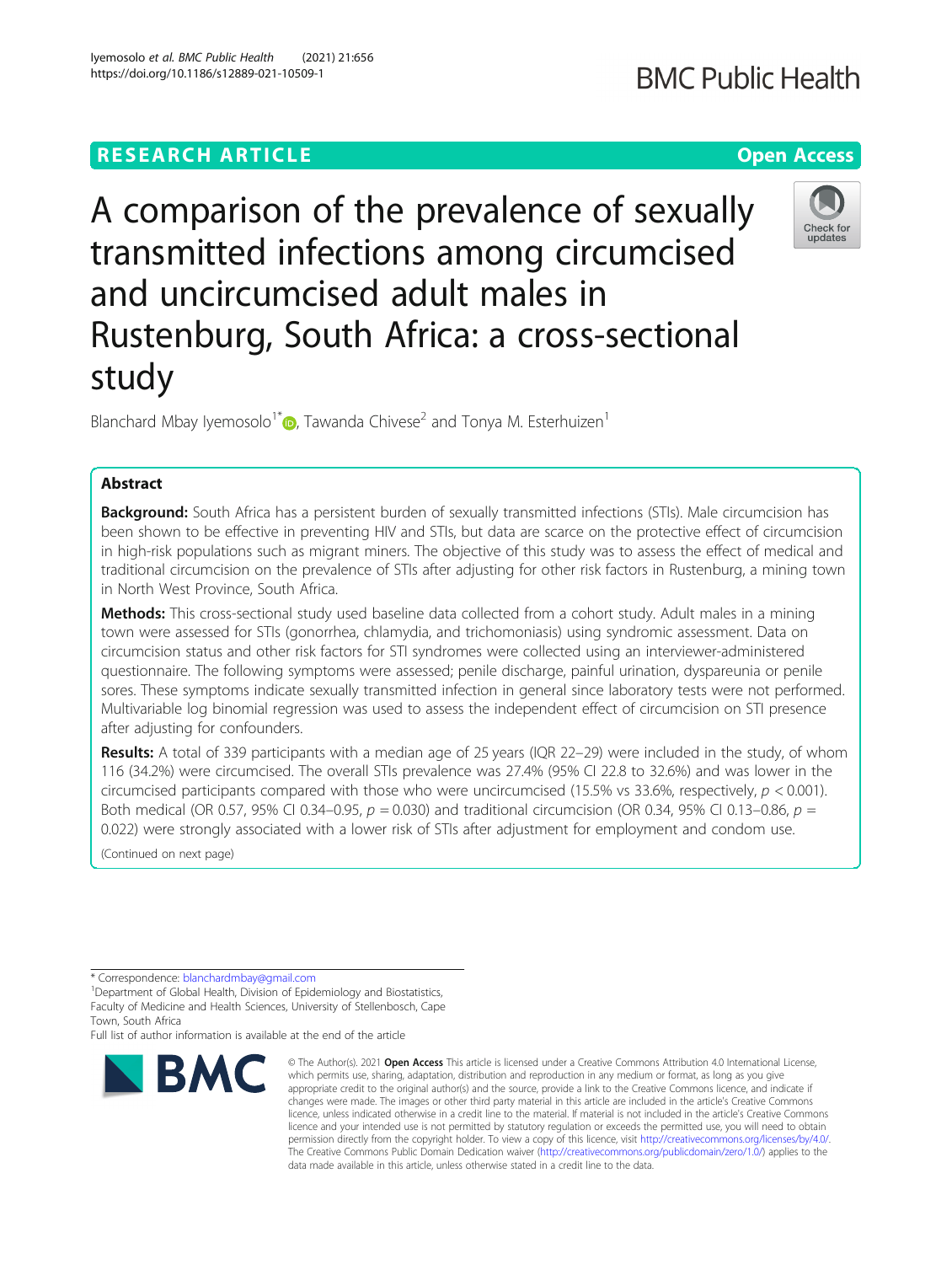## (Continued from previous page)

**Conclusion:** In this high-risk population in a mining town in South Africa, with a relatively high prevalence of STIs, and where one third of males are circumcised, both medical and traditional circumcision appear to be protective against STIs.

Keywords: Male circumcision, Traditional circumcision, High-risk population, Sexually transmitted infections (STIs), South Africa

## Background

The global burden of sexually transmitted infections (STIs) remains high [\[1](#page-7-0)]. Worldwide, more than a million people acquire sexually transmitted infections every day, 499 million new cases of treatable STIs (gonorrhea, chlamydia, syphilis, and trichomoniasis) arise each year, and 536 million people are estimated to be living with incurable herpes simplex virus type 2 (HSV-2) [\[2](#page-7-0)]. In South Africa, several surveys have shown that the prevalence of STIs is considerable in childbearing age groups. During the period 2016–17, one study estimated the prevalence of chlamydia and herpes simplex virus type 2 to be 5 and 17%, respectively [[3\]](#page-7-0). A considerable prevalence of STIs has also been described in young men and women, with the same study reporting a prevalence of 2% for gonorrhea, and 5% for trichomoniasis in young man and women aged between 15 and 24 years old in rural Kwa-Zulu Natal [[3\]](#page-7-0). There is a need to both promote and evaluate existing interventions to improve the effectiveness of prevention of STIs.

STIs have varying consequences on sexual and reproductive health. Syphilis in pregnancy leads to an estimated 305,000 adult and new-born deaths and leaves 215,000 babies at high risk of losing their life from prematurity, low birth weight or congenital disease each year in the world [[2\]](#page-7-0). Gonorrhea and chlamydia are risk factors for infertility, and untreated genital infection may be the cause of up to 85% of sterility of women seeking infertility treatment [[2\]](#page-7-0). As a result of awareness of the persistent problem of STIs, as well as the effects on health, the World Health Organization (WHO) Global Health Sector strategy on STI 2016–2021 [[4\]](#page-7-0) has outlined the goals and targets for global STIs prevention and control. Among these targets is to collect information on STI prevalence and incidence across representative populations [\[4](#page-7-0)]. STI diagnosis and management is usually through syndromic management. Syndromic management of STIs uses clinical algorithms such as decision trees for commonly presenting signs and symptoms. These are also used in case management as the symptoms selected are reasonably consistent and easy to recognize, and therefore the algorithm provides treatment for the commonest biological causes of the syndrome [\[5](#page-7-0)]. Although the etiological diagnosis using laboratory confirmation is considered as the gold standard for diagnosis and management of sexually transmitted infections  $[6]$  $[6]$ , this strategy may delay the patient's treatment and follow-up.

In South Africa, the government is promoting voluntary male circumcision and condom use [[7\]](#page-7-0) and has sentinel surveillance in place across the nine provinces [\[8](#page-7-0)]. However, the burden of STIs remains high and this may require combining biological and behavioral interventions. Further, the use of condoms has remained low in South Africa despite efforts by the government to make condoms accessible to all [\[9](#page-7-0)].

Male circumcision is one of the oldest and most common surgical procedures worldwide and is accepted for many reasons including religious, cultural, social and medical [\[7](#page-7-0)]. Circumcision decreases the entry of pathogens through abrasions in the thinly keratinized inner mucosal surface of the foreskin and eliminates the moist environment under the foreskin, which may favor pathogen persistence and reproduction [\[4](#page-7-0)]. From an efficacy point of view, there is conclusive evidence that male circumcision reduces the risk of HIV and STI infection [[10](#page-7-0)–[12](#page-7-0)], and the WHO now recommends voluntary medical male circumcision (VMMC) as one of the key HIV and STI prevention strategies [[13](#page-7-0)]. Circumcision does not only protect the male partner, but evidence shows that the female partner is also protected. This is supported by data from a systematic review of 57 observational studies which showed that females were at a decreased risk of STIs when their male partners were medically circumcised [[14](#page-7-0)]. There is also ample evidence that circumcision reduces risk of HIV and STIs in menwho-have-sex with men (MSM), reducing risk of HIV infection by up to 23%, as shown by data from a metaanalysis of 62 observational studies [\[15\]](#page-7-0).

Although data from clinical trials and several observational studies support the efficacy of male circumcision in reducing the risk of STDs, a few questions remain either unanswered or requiring more research. One of these questions is whether male circumcision remains efficacious in settings where high-risk behaviors are prevalent such as the mining towns in South Africa. Mining towns in South Africa are characterized by highrisk sexual behavior, as most miners are "mobile men with money", migrant workers who tend to stay in the single sex hostels, a remnant of the apartheid system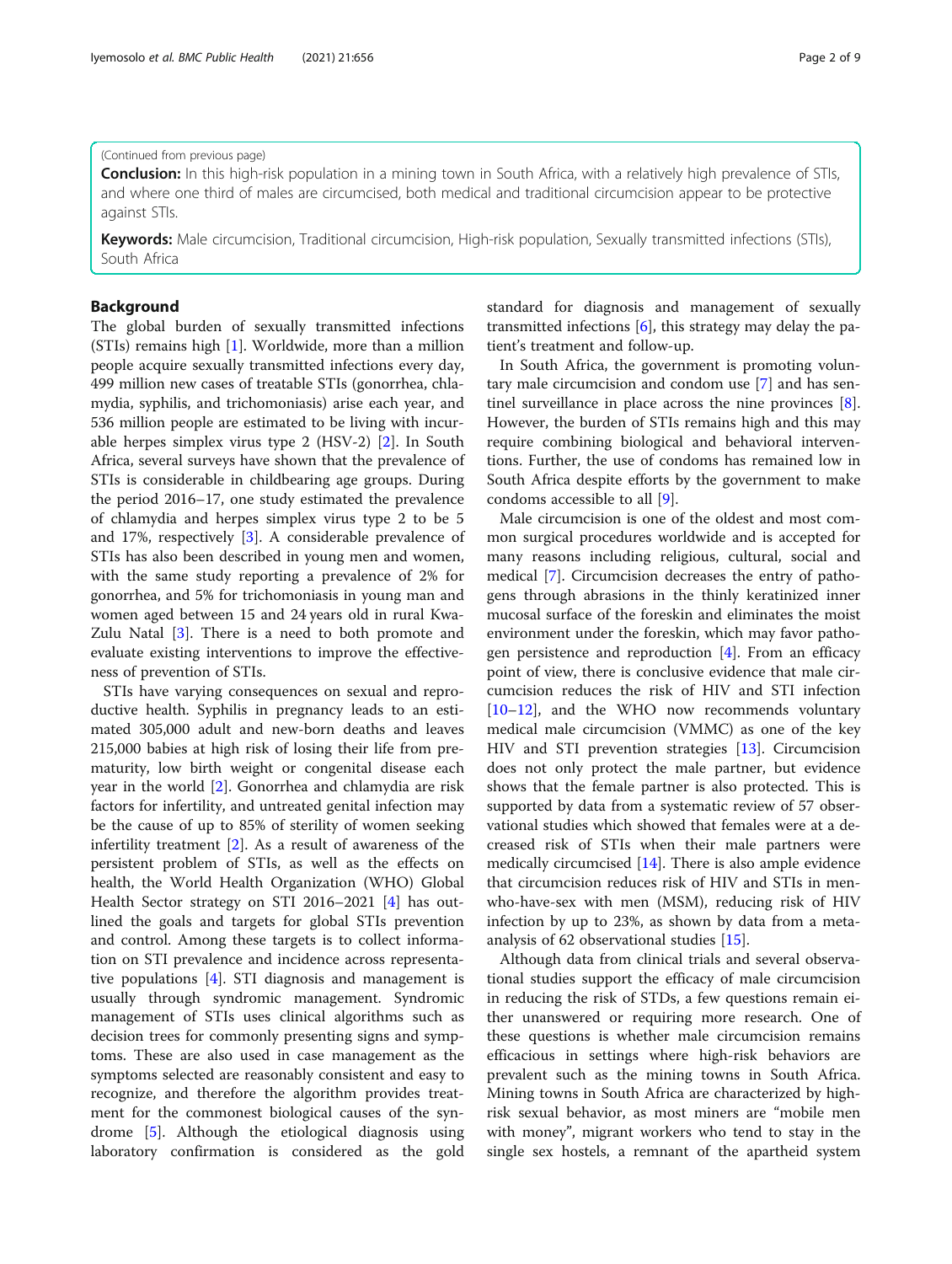$[16–18]$  $[16–18]$  $[16–18]$  $[16–18]$  $[16–18]$ . These towns also tend to have large populations of female sex workers [\[16](#page-7-0)], attracted by the "mobile men with money", the migrant miners. STIs tend to be diagnosed late in women and female sex workers may act as reservoirs of infection and increase the risk of incident cases and re-infection [[19](#page-7-0)]. Further, one of the unintended effects of widespread educational campaigns about the benefits male circumcision is behavioral risk compensation, whereby circumcised men expose themselves more, in the belief that they will not get STIs [\[20](#page-7-0)]. Behavioral risk compensation is not limited to men only as women may change their behavior in the belief that VMMC protects them. In one study in South Africa, women who were aware of the benefits believed that VMMC reduced the need to worry about HIV and were less likely to use condoms with circumcised men [\[21](#page-7-0)]. Furthermore, even when the men are circumcised, some resume sexual activity before the 6 weeks post circumcision wound healing period and this increases the risk of HIV [\[20](#page-7-0)]. It is still not clear whether early resumption of sexual activity increases risk of STIs. How these factors affect the risk of STIs in a setting where high-risk sexual activity is prevalent such as migrant mining communities found in certain parts of South Africa is not known [[22\]](#page-7-0). This is coupled with the fact that many men are circumcised using traditional ways as many communities practice circumcision as a rite of passage to manhood [[23\]](#page-7-0). Available data suggest that traditional circumcision may not offer optimum protection against the risk of STIs through a lack of health education, incomplete foreskin removal and higher risky sexual behaviors such as multiple partners and lower condom use [[23\]](#page-7-0).

This study compares the prevalence of STI syndrome between men who are circumcised and those who are not, in an observational setting, where high-risk sexual behaviors are prevalent. Further, we compared the prevalence of STI syndrome between males who were traditionally circumcised and those medically circumcised. Lastly, we assessed the effect of circumcision on the risk of STIs, after adjusting for established risk factors for STI syndrome.

## Methods

## Study design and eligibility and recruitment

We used baseline cross-sectional data on men collected from a previous study, therefore, this study is a secondary data analysis. The full details of the parent study are described elsewhere [\[24](#page-7-0)], and brief details will be described in this study. The parent study investigated HIV incidence and predictors of inconsistent condom use among adult men enrolled into an HIV vaccine preparedness study in Rustenburg South Africa and was conducted between May 2012 and Jun 2015. In the parent study, men aged 18–49 years of age were recruited from urban and rural area of Rustenburg by the research staff. The research staff used awareness campaigns and community meetings to recruit men into the HIV vaccine preparedness study. Further, the research staff approached men in various settings such as the central business district, townships, clinics, shopping centres, taxi ranks, taverns and car wash stations. Snowball sampling was then used to recruit friends and acquaintances of the enrolled men into the study. Men who consented to participate were tested for HIV and completed a screening questionnaire for high-risk sexual behaviour. Participants reporting previous STI diagnosis, multiple sexual partners, having sexual intercourse with a man (MSM), having a new sexual partner or having sexual intercourse with a partner who was known to have HIV positive were classified as "high-risk". Only participants who were HIV negative were enrolled into the parent study. The same eligibility criteria were used for this sub-study except that men who were MSM were not included in this study.

#### Setting

Rustenburg city is a mining town in the Bojanala Platinum District in the North West province, 173 km from Johannesburg. The Tshwana ethnicity and other diverse internal and external migrants are the predominant populations in this community  $[24]$  $[24]$  $[24]$ . The migration population is due to the mining industry which attracts many people seeking employment. Further, most of the migrant mine workers are male and are housed in single sex male hostels, and this is associated with high numbers of female sex workers [[25\]](#page-7-0). This may increase the prevalence of STIs in this population [\[26](#page-7-0)].

## Sample size and power

The baseline data on 339 heterosexual men collected over 6 months were available for analysis. Post –hoc power calculation based on the prevalence of STIs being 30%, prevalence of all types of circumcision being 34%, and among those circumcised, 15% having STIs while among the uncircumcised group a 30% prevalence of STIs, yielded 84.8% power to detect a difference.

## Data collection

Data were collected using a validated intervieweradministered questionnaire, published elsewhere [\[24](#page-7-0)]. Data collected included socio-demographic data, risky sexual behaviour and circumcision status and assessment of STIs. Inconsistent condom use was categorized as never, frequently, or sometimes using condoms with partners in the last 3 months, while consistent condom use was always using a condom with all partners.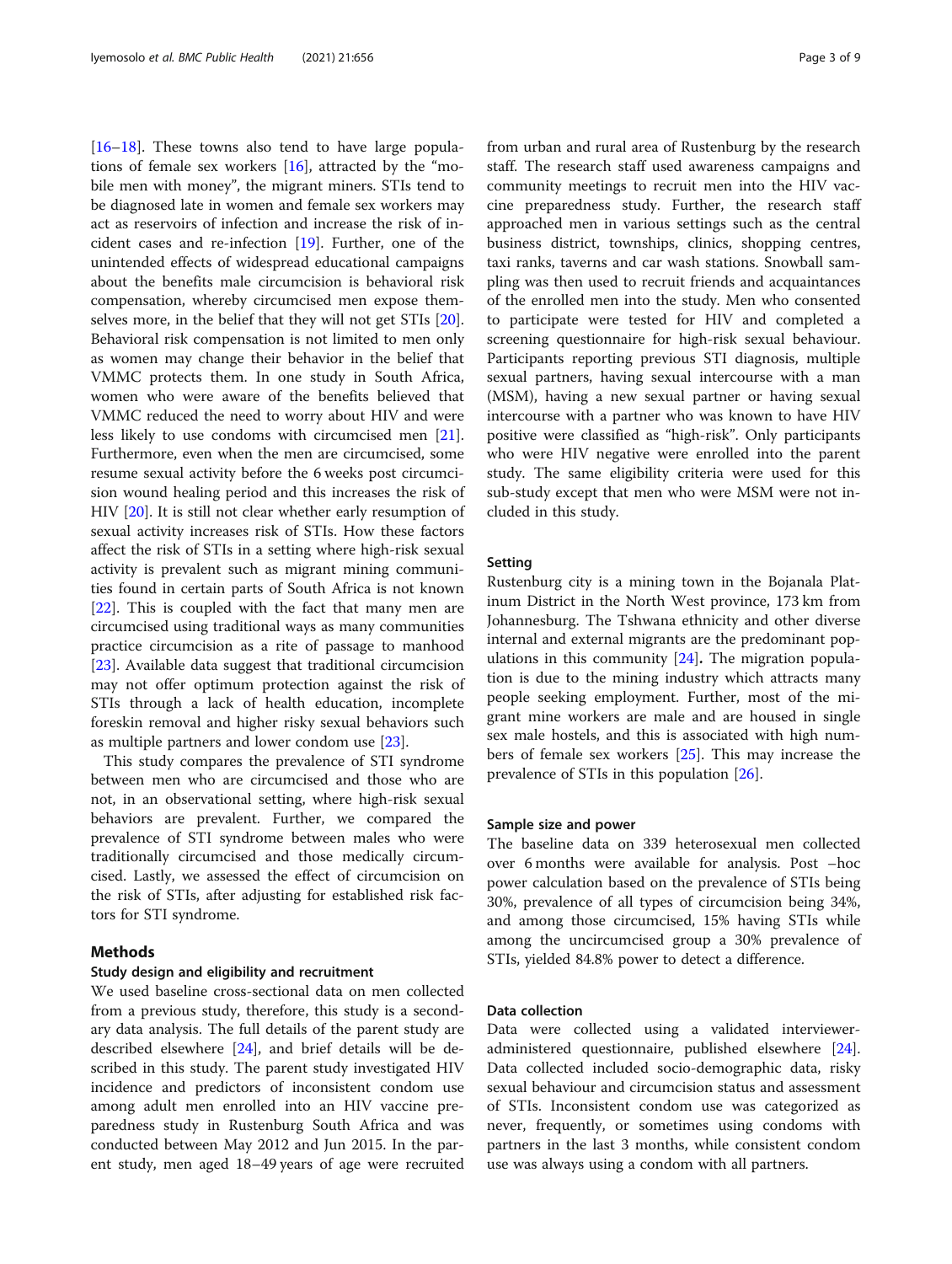## Assessment of circumcision

Using the interviewer-administered questionnaire, participants were asked whether they were circumcised and if so, whether they were circumcised traditionally or medically. There was no distinction between cultural and traditional circumcision.

## Assessment of STIs

Assessment of sexually transmitted infections was done in the parent study using syndromic assessment. This included a brief physical examination and assessment of vital signs, weight, height, examination external genital, and rectal examinations for relevant symptoms [[24\]](#page-7-0). Clinicians employed by the study conducted the syndromic assessment, which entailed assessment for symptoms of STIs such as genital area, presence of genital ulcers, and any discharge. Because we assessed for symptoms of STIs only, without laboratory confirmation, the study outcome was the prevalence of STI syndrome.

#### Data analysis

All analyses were performed using Stata version 15 (Stata Corp (2017) Stata Statistical Software: Release 15. College Station, TX: Stata Corp LLC). Numerical data were presented using mean and standard deviation (SD) when variables were normally distributed, otherwise median and inter-quarter ranges (IQR) were reported. Frequencies and percentages were used to summarize categorical variables.

Demographic data were compared between the circumcision categories using Kruskal Wallis tests, chisquared or Fisher's exact tests. The prevalence of STI syndrome overall was presented with 95% confidence intervals (95%CI), and compared between men who were not circumcised, those who were traditionally circumcised and those who were medically circumcised. The association between risk factors including circumcision and STI syndrome prevalence was assessed initially using univariate log binomial regression analysis and crude relative risks and 95% confidence intervals reported. Circumcision as well as the other risk factors which were found to show an association with STI syndrome at  $\le$  = 0.2 level of significance were included in the predictive multivariable log binomial regression model. Backward selection based on likelihood ratios was used to arrive at a final model. The magnitude of the association between identified factors and outcomes was summarized using adjusted relative risks and 95% confidence intervals.

#### Ethics considerations

The study was approved by the Health Research Ethics Committee at Stellenbosch University, (Reference No: S19/07/134), with a waiver of informed consent, as no new data were collected from participants. Permission to use the data was obtained from the Arum Institute.

## Results

Table [1](#page-4-0) shows the demographics of the participants by circumcision status. Baseline data on 339 participants were included in the study. In total 116 (34.2%) of the participants were circumcised, by either medical or traditional means. The majority (68%) were medically circumcised while the remainder were traditionally circumcised. The median age of the sample was 25 years, with an inter-quartile range from 22 to 29 years. Median age was very similar in those who were circumcised medically (median 25 years, IQR 23–29 years) and culturally (median 27 years, IQR 23–32 years), with the non-circumcised participants (median 25 years, IQR 22– 28 years). The mean total years of schooling was 12 years with a standard deviation of 2 years. Most of the participants were Black, married, but lived without a partner. Demographics did not vary by circumcision status (Table [1\)](#page-4-0).

The prevalence of STIs overall was 27.4% (93/339) (95% CI 22.8 to 32.6%). The prevalence of STIs was higher in uncircumcised males, compared to those circumcised (33.6% vs 15.5%, respectively). Further, the prevalence of STI syndrome in participants who were medically circumcised was 17.7% versus 10.8% in those who were traditionally circumcised.

Table [2](#page-5-0) shows univariate associations between risk factors and STI syndrome prevalence. Circumcised males, both medically circumcised and traditionally circumcised, were less likely to develop STI syndrome than uncircumcised men. Employed men were more likely to have STI syndrome than unemployed men (Table [2](#page-5-0)). Always using condoms was significantly protective for STI syndrome. The enrolment age and years of schooling were weakly positively associated with STI syndrome.

The five covariates (circumcision, employment, condom use, age and years of schooling) were entered into a multiple log binomial regression model. Using backward selection based on likelihood ratios, within three steps the final model containing circumcision, employment, and frequency of condom use remained. Circumcision remained strongly protective for STI syndrome (Adjusted RR for medically circumcised 0.565 and 0.339 for traditionally circumcised,  $p = 0.030$  and 0.022 respectively), after adjusting for employment, and condom use, as shown in Table [3.](#page-6-0) Frequent condom use was still significantly protective even after adjustment for circumcision. Employed men were 1.64 times more likely to have STI syndrome after adjustment for circumcision and condom use (Table [3\)](#page-6-0).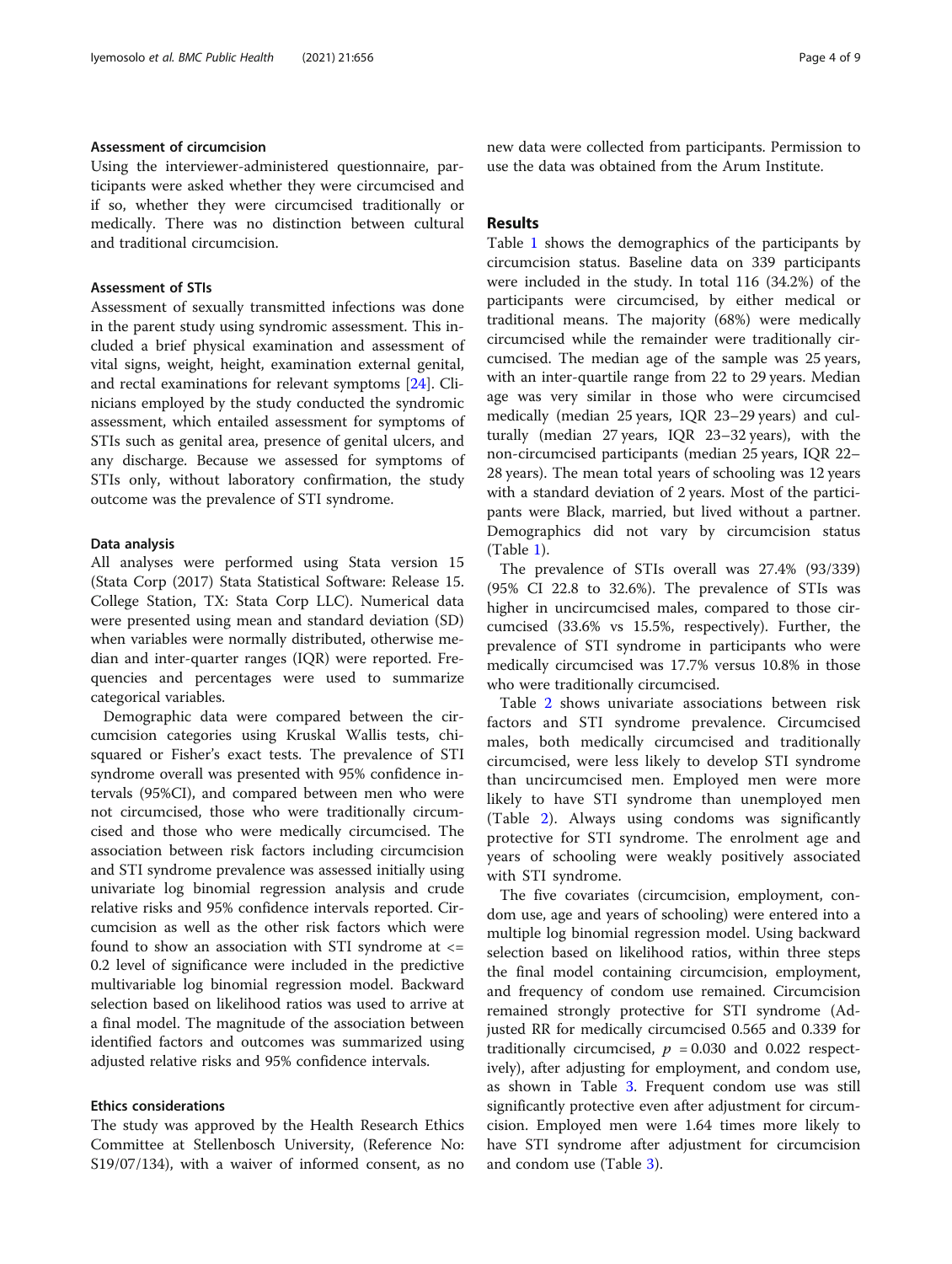#### <span id="page-4-0"></span>Table 1 Demographics of participants by circumcision status

|                                              |                               | circumcision type |                                 |                                     |              | p-    |
|----------------------------------------------|-------------------------------|-------------------|---------------------------------|-------------------------------------|--------------|-------|
|                                              |                               | Not circumcised   | <b>Medically</b><br>circumcised | <b>Traditionally</b><br>circumcised | <b>Total</b> | value |
| Enrolment Age (years)                        | Median (IQR)                  | $25(22-28)$       | $25(23-29)$                     | $27(23-32)$                         | $25(22-29)$  | 0.147 |
| Age of sexual debut (years)                  | Median (IQR)                  | $17(16-18)$       | $16(15-18)$                     | $17(16-18)$                         | $17(15-18)$  | 0.066 |
| Total years of schooling (years)             | Median (IQR)                  | $12(12-14)$       | $12(12-13)$                     | $12(10-13)$                         | $12(12-13)$  | 0.280 |
| Race n (column %)                            | Black                         | 220 (98.7)        | 79 (100.0)                      | 37 (100.0)                          | 336 (99.1)   | 0.813 |
|                                              | White                         | 1(0.4)            | 0(0.0)                          | 0(0.0)                              | 1(0.3)       |       |
|                                              | Other                         | 2(0.9)            | (0.0)                           | 0(0.0)                              | 2(0.6)       |       |
| Marital status n (column %)                  | Single                        | 215 (96.4)        | 72 (91.1)                       | 34 (91.9)                           | 321 (94.7)   | 0.074 |
|                                              | Divorced                      | 0(0.0)            | 2(2.5)                          | 0(0.0)                              | 2(0.6)       |       |
|                                              | Married                       | 8 (3.6%           | 5(6.3)                          | 3(8.1)                              | 16(4.7)      |       |
| Does your partner live with you n (column %) | <b>No</b>                     | 168 (75.3)        | 61(77.2)                        | 30(81.1)                            | 259 (76.4)   | 0.780 |
|                                              | Yes                           | 36(16.1)          | 13 (16.5)                       | 61(6.2)                             | 55 (16.2)    |       |
|                                              | Not applicable/<br>no partner | 19(8.5)           | 5(6.3)                          | 1(2.7)                              | 25(7.4)      |       |
| Employment n (column %)                      | Unemployed                    | 110 (49.3%)       | 37 (46.8%)                      | 19 (51.4%)                          | 166 (49.0)   | 0.701 |
|                                              | Self employed                 | 16 (7.2%)         | 6(7.6%)                         | 1(2.7%)                             | 23(6.8)      |       |
|                                              | Student                       | 16 (7.2%)         | $9(11.4\%)$                     | 1(2.7%)                             | 26(7.7)      |       |
|                                              | Employed                      | 79 (35.4)         | 27 (34.2)                       | 16 (43.2)                           | 122 (36.0)   |       |
|                                              | Other                         | 2(0.9)            | (0.0)                           | 0(0.0)                              | 2(0.6)       |       |

## **Discussion**

In this study, we found a high prevalence of 27.4% for STI syndrome overall, and that uncircumcised males had double the prevalence compared to circumcised males. We also found that the prevalence of STI syndrome was higher in individuals who were medically circumcised, compared to those who were traditionally circumcised. Finally, we found that both medical and traditional circumcision were independently associated with a protective effect against the risk of STI syndrome.

Several RCTs [[11](#page-7-0), [12,](#page-7-0) [27](#page-7-0)-[29\]](#page-7-0) and several metaanalyses in heterosexual males [[30\]](#page-7-0), in MSM [\[30\]](#page-7-0) and in women [[31\]](#page-7-0) have demonstrated that male circumcision is protective against HIV. We found that male circumcision is beneficial against STI syndrome, a finding that is in line with data from the RCTs, despite the differences in the outcome and study design. Syndromic STIs increase risk of HIV acquisition, therefore our findings show an added benefit of male circumcision in that it may reduce risk of both syndromic STIs and HIV, in high risk settings. Although data on the proportion of men with symptoms of STIs who have STIs confirmed by laboratory testing is sparse, one study in South Africa showed that up to 90% of men with urethral discharge syndrome have at least one confirmed STI [\[32\]](#page-7-0). This shows that syndromic STI assessment is a sensitive measure for STIs. Our study adds to the body of knowledge by contributing findings on the protective effect of male circumcision in heterosexual men in a high-risk mining town environment, as well as data on the prevalence of STI syndrome in traditionally circumcised men. However, the high prevalence of STI syndrome in our study setting suggests a need for more interventions in the mining towns. These interventions could include provision of more medical circumcision services and more health education to reduce risky sexual behaviors and to encourage the miners to be circumcised. There is also need for research to investigate the drivers for the high prevalence of STIs, as well as the acceptability of medical circumcision in the miners, as they usually come from diverse backgrounds.

We found a lower prevalence of STI syndrome in men who were traditionally circumcised compared to both the medically circumcised and those not circumcised. It is not clear why the men who were medically circumcised had a higher prevalence of STI syndrome, compared to those traditionally circumcised, in our study. Bigger robust studies are needed to assess this finding. While our finding that traditional circumcision may have a protective effect against STI syndrome is a positive finding, the findings need to be interpreted with caution. Traditional circumcision has several issues which need to be dealt with, if it is going to be a safe and efficacious method of preventing STIs and HIV. Data shows that there is a higher risk of complications when traditional circumcision is used, compared to medical circumcision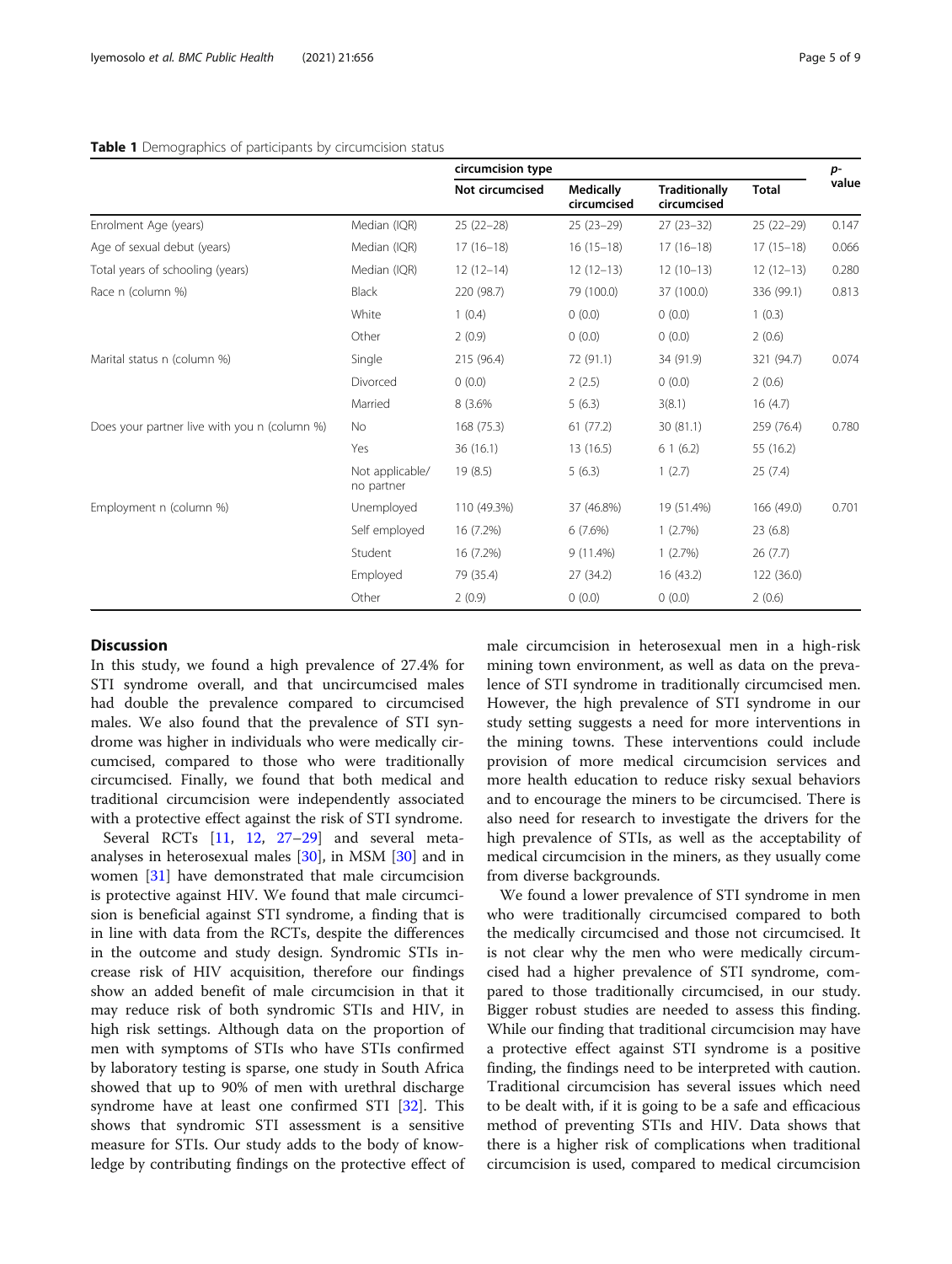| Factor                                               | Levels                    | <b>STI Presence</b> |                      | Crude RR (95%                                    | Р-    |  |
|------------------------------------------------------|---------------------------|---------------------|----------------------|--------------------------------------------------|-------|--|
|                                                      |                           | Present $(n = 93)$  | Absent ( $n = 246$ ) | CI)                                              | value |  |
| Circumcision                                         | No                        | 75 (33.6%)          | 148 (66.4%)          | 1 (reference)                                    |       |  |
|                                                      | Medically circumcised     | 14 (17.7%)          | 65 (82.3%)           | 0.527 (0.317-0.877)                              | 0.014 |  |
|                                                      | Traditionally circumcised | 4 (10.8%)           | 33 (89.2%)           | $0.321(0.125 - 0.826)$                           | 0.018 |  |
| Employment                                           | Unemployed                | 35 (21.1%)          | 131 (78.9%)          | 1 (reference)                                    |       |  |
|                                                      | Self employed             | 8 (34.8%)           | 15 (65.2%)           | 1.650 (0.877-3.105)                              | 0.121 |  |
|                                                      | Student                   | 5 (19.2%)           | 21 (80.8%)           | 0.912 (0.393-2.115)                              | 0.830 |  |
|                                                      | Employed                  | 44 (36.1%)          | 78 (63.9%)           | 1.711 (1.173-2.495)                              | 0.005 |  |
|                                                      | Other                     | $1(50.0\%)$         | $1(50.0\%)$          | 2.371 (0.575-9.780)                              | 0.232 |  |
| Does your partner live with you?                     | <b>No</b>                 | 66 (25.5%)          | 193 (74.5%)          | 1 (reference)                                    |       |  |
|                                                      | Yes                       | 20 (36.4%)          | 35 (63.6%)           | 1.824 (0.451-7.376)                              | 0.399 |  |
|                                                      | Not applicable/no partner | 7 (28.0%)           | 18 (72.0%)           | $1.099(0.567 - 2.131)$                           | 0.780 |  |
| During the last month, on average, how               | none                      | 23 (25%)            | 69 (75%)             | 1(reference)                                     |       |  |
| often have you had a drink Containing<br>alcohol?    | $1-3$ times               | 39 (27.5%)          | 103 (72.5%)          | 1.099 (0.705-1.712)                              | 0.678 |  |
|                                                      | Weekly                    | 27 (28.4%)          | 68 (71.6%)           | 1.137 (0.706-1.831)                              | 0.598 |  |
|                                                      | Daily                     | 4 (40%)             | 6 (60%)              | 1.6 (0.692-3.697)                                | 0.271 |  |
| During the last month, how often were                | never                     | 128 (27.7%)         | 49 (72.3%)           | 1 (reference)                                    |       |  |
| you drunk/drinking alcohol before sex?               | sometimes                 | 91 (28.3%)          | 36 (71.7%)           | 1.024 (0.711-1.475)<br>$0.657$ $(0.262 - 1.644)$ | 0.899 |  |
|                                                      | frequently                | 18 (18.2%)          | 4 (81.8%)            |                                                  | 0.369 |  |
|                                                      | always                    | 9 (30.8%)           | 4 (69.2%)            | 1.111 (0.475-2.599)                              | 0.807 |  |
| Frequency of use of condom with<br>female partner(s) | Never                     | 18 (38.3%)          | 29 (61.7%)           | 1 (reference)                                    |       |  |
|                                                      | Sometimes                 | 43 (32.6%)          | 89 (67.4%)           | 0.851 (0.549-1.318)                              | 0.469 |  |
|                                                      | Frequently                | 16 (22.2%)          | 56 (77.8%)           | $0.580(0.330 - 1.020)$                           | 0.059 |  |
|                                                      | Always                    | 13 (15.3%)          | 72 (84.7%)           | $0.399(0.215 - 0.741)$                           | 0.004 |  |
| Enrolment Age in years: median (IQR)                 |                           | $26(23-30)$         | $25(22-28)$          | 1.021 (0.993-1.050)                              | 0.144 |  |
| Age group                                            | $20 - 23$                 | 39 (25.5%)          | 114 (74.5%)          | 1 (reference)                                    |       |  |
|                                                      | $24 - 29$                 | 27 (24.8%)          | 82 (75.2%)           | 0.972 (0.635-1.486)                              | 0.895 |  |
|                                                      | $30 - 34$                 | 16 (40%)            | 24 (60%)             | 1.569 (0.984-2.501)                              | 0.058 |  |
|                                                      | $35 - 39$                 | 7 (26.9%)           | 19 (73.1%)           | 1.056 (0.530-2.103)                              | 0.876 |  |
|                                                      | > 40                      | 4 (36.4%)           | 7 (63.6%)            | 1.427 (0.624-3.263)                              | 0.400 |  |
| Age of sexual debut, in years: median (IQR)          |                           | $17(16-18)$         | $17(15-18)$          | $0.983$ $(0.933 - 1.035)$                        | 0.514 |  |
| Years of schooling: median (IQR)                     |                           | $12(11-13)$         | $12(11-14)$          | 1.069 (0.974-1.173)                              | 0.157 |  |

## <span id="page-5-0"></span>Table 2 Univariate association between circumcision, other risk factors, and STI presence

[[33\]](#page-8-0). A serious concern against traditional circumcision in South Africa is the high number of circumcision-related deaths that are reported every year [\[34\]](#page-8-0). Several interventions have been assessed, including the training of traditional "surgeons" in aseptic technique and the need to refer men who develop complications [\[34](#page-8-0)]. However, more effective interventions are still needed to reduce the number of these largely preventable deaths of initiates [[34](#page-8-0)].

Our data shows a huge disparity in consistent condom use between participants with STI syndrome and those without. The two interventions, condom use and male circumcision, if combined, may provide a greater protective effect against both STIs and HIV. However, in South Africa, condom use has remained suboptimal [[35](#page-8-0)] while the prevalence of male circumcision varies from a low of 25% to a high of 75% between districts [[36](#page-8-0)]. The results of our study suggest a strong need to increase coverage of voluntary male circumcision. Several service-delivery interventions have been found to increase the uptake of voluntary male circumcision. These interventions include the provision of mobile circumcision services, home based HIV testing and referral services and comprehensive sex education [\[37](#page-8-0)]. Data also suggests that these interventions are not only perceived as acceptable but are cost effective and feasible in low resource setting [[37](#page-8-0)]. More research is needed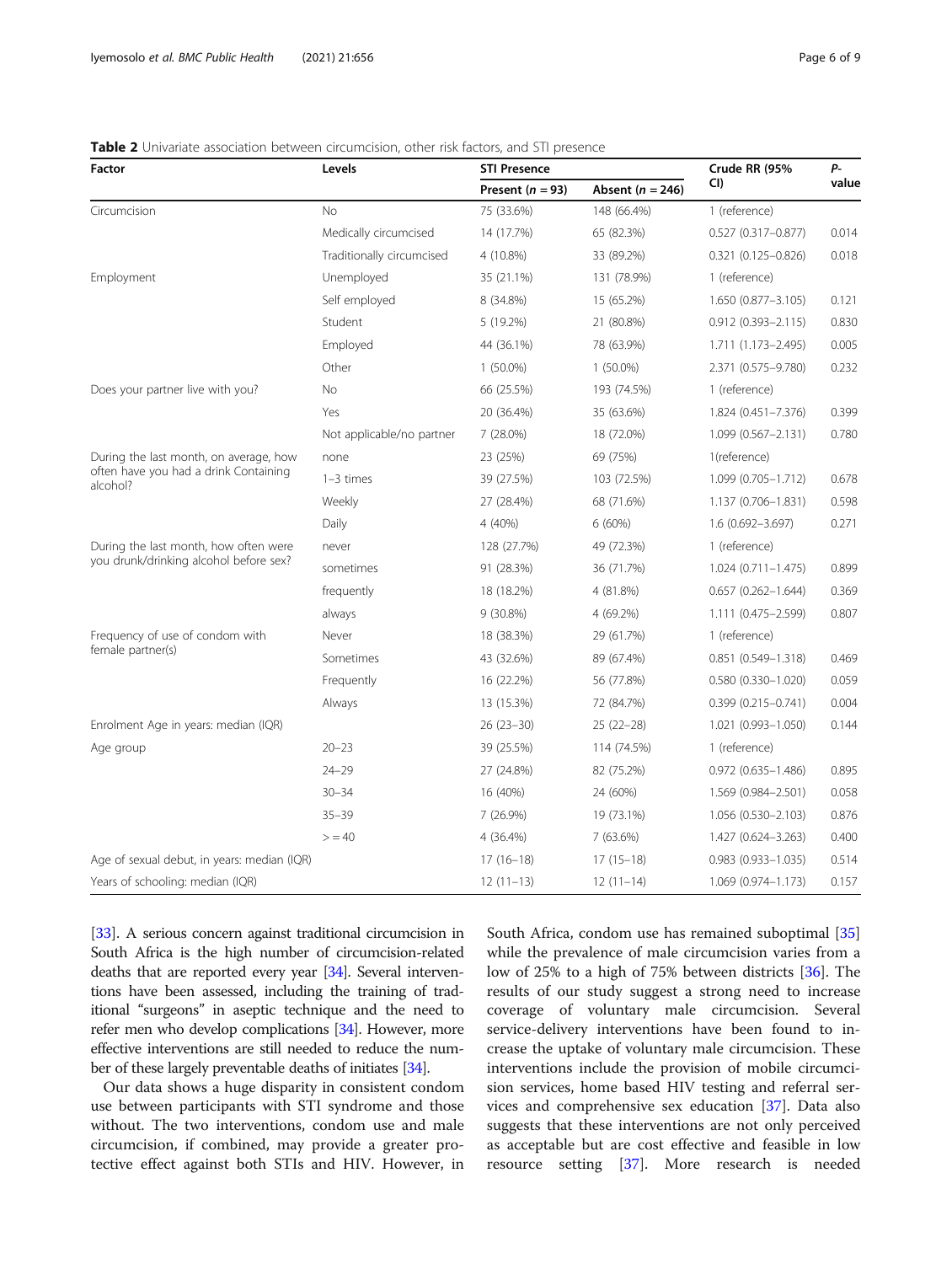| Factor                                        | p value | <b>Adjusted Relative Risk</b> | Lower 95% CI | Upper 95% Cl |
|-----------------------------------------------|---------|-------------------------------|--------------|--------------|
| Circumcised (medically vs no)                 | 0.030   | 0.565                         | 0.337        | 0.947        |
| Circumcised (traditionally vs no)             | 0.022   | 0.339                         | 0.134        | 0.857        |
| Employment                                    |         |                               |              |              |
| Self-employed vs unemployed                   | 0.128   | 1.592                         | 0.875        | 2.898        |
| Student vs unemployed                         | 0.614   | 0.782                         | 0.302        | 2.031        |
| Employed vs unemployed                        | 0.009   | 1.639                         | 1.1339       | 2.370        |
| Other vs unemployed                           | 0.530   | 1.665                         | 0.339        | 8.172        |
| Frequent use of condom with female partner(s) |         |                               |              |              |
| Sometimes vs never                            | 0.598   | 0.893                         | 0.586        | 1.356        |
| Frequently vs never                           | 0.137   | 0.660                         | 0.381        | 1.141        |
| Always vs never                               | 0.015   | 0.480                         | 0.266        | 0.866        |

<span id="page-6-0"></span>

| <b>Table 3</b> Multiple log binomial regression model for risk factors for STIs |  |  |  |  |
|---------------------------------------------------------------------------------|--|--|--|--|
|                                                                                 |  |  |  |  |

on interventions to improve coverage of voluntary male circumcision, as part of the package of interventions for the prevention of HIV and STIs.

A limitation of this study is the cross-sectional design which limits our ability to explain the cause-and-effect relationship between the two circumcision methods and prevention of STIs. We can merely state an association that is apparent in the data. Another limitation is that both circumcision and risky sexual behavior were determined by self- reports of participants. Risky sexual behaviors might have been under-reported, while circumcision could have been over reported as it is traditionally desirable in most cultures. Further, we did not assess whether circumcision was done culturally or just by a traditional practitioner and therefore we are not able to assess the effect of these two practices. The prevalence of STI could have been underestimated in this study because the STIs that are not syndromic were not assessed. These STIs include HIV, the Human Papilloma Virus (HPV), trichomoniasis and Syphilis. However, all the participants were tested for HIV at the beginning of the parent study and the results are reported elsewhere [[24](#page-7-0)]. The assessment of circumcision did not include an examination of whether their circumcision was partial or complete, since in some cases of traditional male circumcision, the removal of the foreskin is partial and in others it is complete, which is protective. We therefore were unable to assess the effect of partial circumcision.

## Conclusion

Both medical and traditional circumcision are associated with lower risk of sexually transmitted infections in a population with a relatively high STI syndrome prevalence and where one-third of males are circumcised. Further evidence from robust randomized controlled trials may be required to assess the efficacy of traditional male circumcision as a prevention tool against STIs in this population.

#### Abbreviations

STI: Sexually transmitted infection; HIV: Human immunodeficiency virus; HSV2: Herpes simplex virus 2; MSM: Men who have sex with men; SPSS: Statistical package for social science; AOR: Adjusted odds ratio; CI: Confidence intervals; IRQ: Inter-quarter range; VMMC: Voluntary medical male circumcision

#### Acknowledgments

We would like to acknowledge the Aurum institute Rustenburg for the support and for making the data available to us. We thank Prof Vinodh Edward (Chief operating officer at Aurum Institute), Dr. Pholo Maenetje (A program manager at Aurum Institute) and Dr. William Brumskine for their support and during the study.

#### Authors' contributions

All authors have read and approved the manuscript. BMI – conception of, drafting of protocol, data analysis, writing up manuscript and approval for final submission. TC - conception of, revision of protocol, revision of manuscript and approval for final submission. TME – conception of, revision of the protocol, revision of the manuscript, data analysis and approval for final submission.

#### Funding

No funding to report.

#### Availability of data and materials

This study is a secondary analysis of the IAVI Protocol B study reported at <https://doi.org/10.1371/journal.pone.0214786>. Permission to use these data was obtained from the Regional Chief Operating Officer (Research) of The Aurum Institute on the 26th of November 2020. The datasets used and/or analyzed during the current study are available from the corresponding author on reasonable request.

#### **Declarations**

#### Ethics approval and consent to participate

In the parent study, the ethics approval was obtained at the University of KwaZulu Natal Health Research Ethics Committee (ethics reference no: BF059/08) and each participant provided written informed consent. For this sub-study ethics approval and waiver of informed consent was obtained from the Stellenbosch University Health Research Ethics Committee, as the study did not investigate objectives outside the primary study.

#### Consent for publication

Not Applicable.

#### Competing interests

BMI – none declared. TC – none declared. TME – none declared.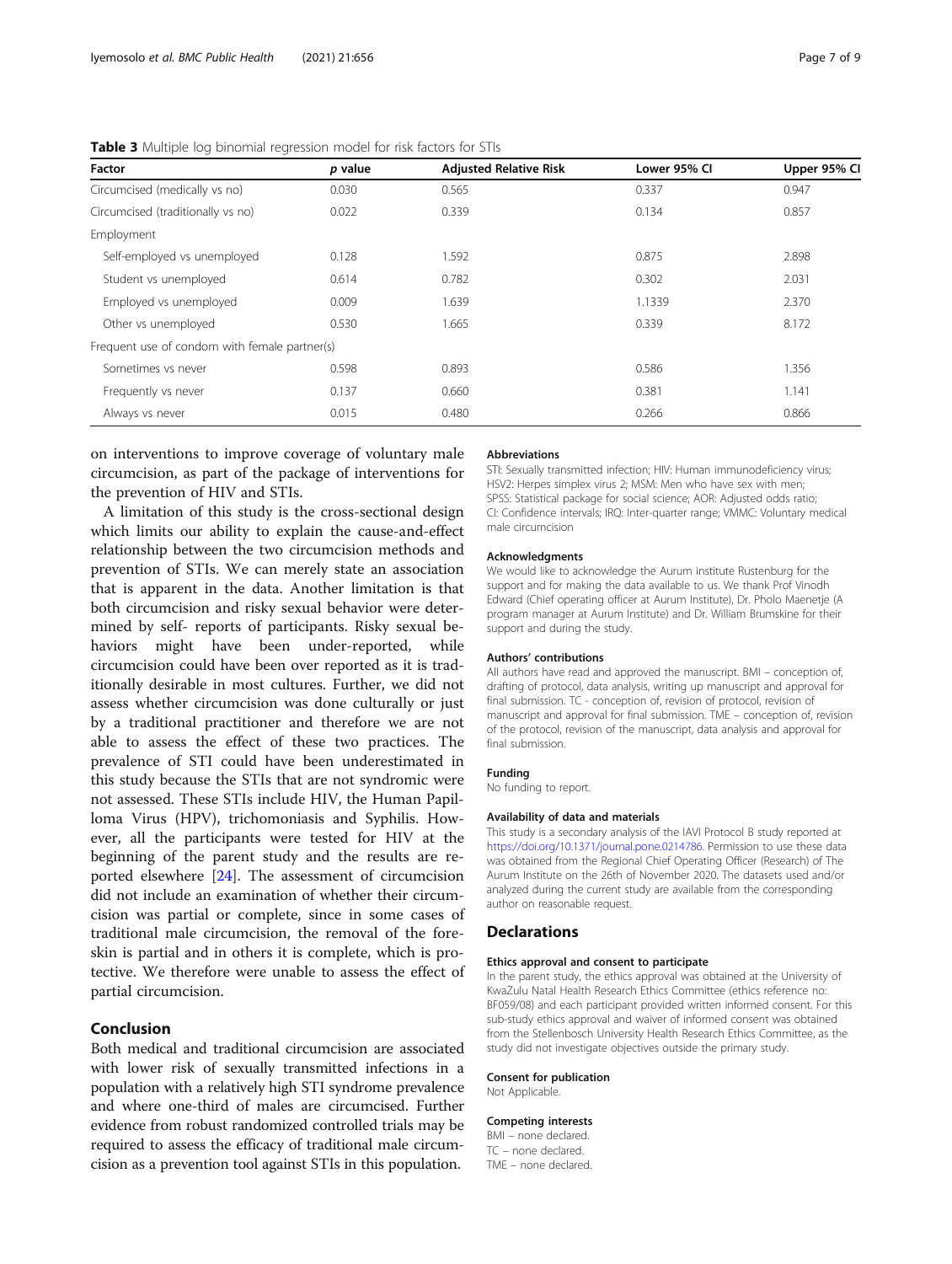#### <span id="page-7-0"></span>Author details

<sup>1</sup>Department of Global Health, Division of Epidemiology and Biostatistics, Faculty of Medicine and Health Sciences, University of Stellenbosch, Cape Town, South Africa. <sup>2</sup>Department of Population Medicine, College of Medicine, QU Health, Qatar University, Doha, Qatar.

Received: 16 April 2020 Accepted: 25 February 2021 Published online: 06 April 2021

#### References

- WHO. Report on global sexually transmitted infection surveillance 2015: World Heal Organ; 2016. p. 54. Availablefrom[:http://apps.who.int/iris/bitstream/](http://apps.who.int/iris/bitstream/handle/10665/249553/9789241565301eng.pdf;jsessionid=9870D6A3677641C8CDD54CA4EFEEA188?sequence=1%0Ahttp://www.who.int/reproductivehealth/publications/rtis/stis-surveillance-2015/en/) [handle/10665/249553/9789241565301eng.pdf;jsessionid=9870D6A3677641](http://apps.who.int/iris/bitstream/handle/10665/249553/9789241565301eng.pdf;jsessionid=9870D6A3677641C8CDD54CA4EFEEA188?sequence=1%0Ahttp://www.who.int/reproductivehealth/publications/rtis/stis-surveillance-2015/en/) [C8CDD54CA4EFEEA188?sequence=1%0Ahttp://www.who.int/reproductivehea](http://apps.who.int/iris/bitstream/handle/10665/249553/9789241565301eng.pdf;jsessionid=9870D6A3677641C8CDD54CA4EFEEA188?sequence=1%0Ahttp://www.who.int/reproductivehealth/publications/rtis/stis-surveillance-2015/en/) [lth/publications/rtis/stis-surveillance-2015/en/.](http://apps.who.int/iris/bitstream/handle/10665/249553/9789241565301eng.pdf;jsessionid=9870D6A3677641C8CDD54CA4EFEEA188?sequence=1%0Ahttp://www.who.int/reproductivehealth/publications/rtis/stis-surveillance-2015/en/) Accessed 5 Mar 2020.
- 2. WHO Word Health Organization. Sexually Transmitted Infections (STIs). The importance of a renewed commitment to STI prevention and control in achieving sexual and reproductive health: World Heal Organ; 2013. p. 1–8. Available from: <http://www.ncbi.nlm.nih.gov/pubmed/24694329>. Accessed 5 Mar 2020.
- 3. Francis SC, Mthiyane TN, Baisley K, Mchunu SL, Ferguson JB, Smit T, et al. Prevalence of sexually transmitted infections among young people in South Africa: a nested survey in a health and demographic surveillance site. PLoS Med. 2018;15(2):e1002512. <https://doi.org/10.1371/journal.pmed.1002512>.
- 4. Korenromp EL, Wi T, Resch S, Stover J, Broutet N. Costing of national STI program implementation for the global STI control strategy for the health sector, 2016-2021. PLoS One. 2017;12(1):e0170773. [https://doi.org/10.1371/](https://doi.org/10.1371/journal.pone.0170773) [journal.pone.0170773](https://doi.org/10.1371/journal.pone.0170773).
- 5. Bosu WK. Syndromic management of sexually transmitted diseases: is it rational or scientific? Trop Med Int Health. 1999;4(2):114-9. [https://doi.org/1](https://doi.org/10.1046/j.1365-3156.1999.00360.xCitations:20) [0.1046/j.1365-3156.1999.00360.xCitations:20](https://doi.org/10.1046/j.1365-3156.1999.00360.xCitations:20).
- 6. Otieno FO, Ndivo R, Oswago S, Ondiek J, Pals S, McLellan-Lemal E, Chen RT, Chege W, Gray KM. Centre for Global Health Research, Kenya Medical Research Institute (KEMRI)/CDC Program, Kisumu, Kenya: Evaluation of syndromic management of sexually transmitted infections within the Kisumu incidence cohort study. Int J STD AIDS. 2014;25(12):851–9. [https://](https://doi.org/10.1177/0956462414523260) [doi.org/10.1177/0956462414523260.](https://doi.org/10.1177/0956462414523260)
- 7. Newman L, Rowley J, Vander Hoorn S, Wijesooriya NS, Unemo M, Low N, et al. Global estimates of the prevalence and incidence of four curable sexually transmitted infections in 2012 based on systematic review and global reporting. PLoS One. 2015;10(12):e0143304. [https://doi.org/10.1371/](https://doi.org/10.1371/journal.pone.0143304) [journal.pone.0143304](https://doi.org/10.1371/journal.pone.0143304)
- 8. Kularatne RS, Niit R, Rowley J, KufaChakezha T, Peters RPH, Taylor MM, et al. Adult gonorrhea, chlamydia and syphilis prevalence, incidence, treatment and syndromic case reporting in South Africa: estimates using the Spectrum-STI model, 1990-2017. PLoS One. 2018;13(10):e0205863. [https://](https://doi.org/10.1371/journal.pone.0205863) [doi.org/10.1371/journal.pone.0205863.](https://doi.org/10.1371/journal.pone.0205863)
- Baker H, Fried A, Cloete A, Sigel C, Miranda D, Guillen J, Rochat R, Siegler A. Give What the People Want: A Situational Analysis of Condom Distribution and a Feasibility Study of User-Friendly Condoms in Cape Town, South Africa. J Assoc Nurses AIDS Care. 2018;29(6):887–901. [https://doi.org/10.101](https://doi.org/10.1016/j.jana.2018.04.002) [6/j.jana.2018.04.002](https://doi.org/10.1016/j.jana.2018.04.002).
- 10. Sobngwi-Tambekou J, Taljaard D, Nieuwoudt M, Lissouba P, Puren A, Auvert B. Male circumcision and Neisseria gonorrhoeae, chlamydia trachomatis and Trichomonas vaginalis: observations after a randomised controlled trial for HIV prevention. Sex Transm Infect. 2009;85(2):116–20.
- 11. Bailey RC, Moses S, Parker CB, Agot K, Maclean I, Krieger JN, Williams CF, Campbell RT, Ndinya-Achola JO. Male circumcision for HIV prevention in young men in Kisumu, Kenya: a randomised controlled trial. Lancet. 2007; 369(9562):643–56.
- 12. Gray RH, Kigozi G, Serwadda D, Makumbi F, Watya S, Nalugoda F, Kiwanuka N, Moulton LH, Chaudhary MA, Chen MZ, Sewankambo NK. Male circumcision for HIV prevention in men in Rakai, Uganda: a randomised trial. Lancet. 2007;369(9562):657–66.
- 13. WHO/UNAIDS Technical Consultation on Male Circumcision and HIV Prevention: Research Implications for Policy and Programming Montreux, 6–8 March 2007. <https://apps.who.int/iris/handle/10665/43751>. Accessed 5 Mar 2020.
- 14. Grund JM, Bryant TS, Jackson I, Curran K, Bock N, Toledo C, et al. Articles association between male circumcision and women's s biomedical health outcomes : a systematic review. Lancet Glob Health. 2019;5(11):e1113–22.
- 15. Yuan T, Fitzpatrick T, Ko N, Cai Y, Chen Y, Zhao J, et al. Articles circumcision to prevent HIV and other sexually transmitted infections in men who have sex with men : a systematic review and meta-analysis of global data. Lancet Glob Health. 2019;7(4):e436–47. [https://doi.org/1](https://doi.org/10.1016/S2214-109X(18)30567-9) [0.1016/S2214-109X\(18\)30567-9](https://doi.org/10.1016/S2214-109X(18)30567-9).
- 16. Konstant TL, Rangasami J, Stacey MJ, Stewart ML, Nogoduka C. Estimating the number of sex workers in South Africa: rapid population size estimation. AIDS Behav. 2015;19(1):3–15.
- 17. Richter M, Chersich MF, Vearey J, Sartorius B, Temmerman M, Luchters S. Migration status, work conditions and health utilization of female sex workers in three south African cities. J Immigr Minor Health. 2014;16(1):7–17.
- 18. Aggleton P, Bell SA, Kelly-Hanku A. 'Mobile men with money': HIV prevention and the erasure of difference. Global Public Health. 2014;9(3): 257–70.
- 19. Mactaggart F, McDermott L, Tynan A, Whittaker M. Exploring the broader health and well-being outcomes of mining communities in low-and middle-income countries: a systematic review. Global Public Health. 2018; 13(7):899–913.
- 20. Hewett PC, Hallett TB, Mensch BS, Dzekedzeke K, Zimba-Tembo S, Garnett GP, et al. Sex withstitches : assessing the resumption of sexual activity during the post circumcision wound-healing period. AIDS. 2012;26(6):749–56. [https://doi.](https://doi.org/10.1097/QAD.0b013e32835097ff) [org/10.1097/QAD.0b013e32835097ff](https://doi.org/10.1097/QAD.0b013e32835097ff) PMID 22269970. (August 2011).
- 21. Kalichman S, Mathews C, Kalichman M, Eaton LA, Nkoko K. Male circumcision for HIV prevention: awareness, risk compensation, and risk perceptions among south African women. Global Public Health. 2018;13(11): 1682–90.
- 22. Sagaon-Teyssier L, Balique H, Diallo F, Kalampalikis N, Mora M, Bourrelly M, Suzan-Monti M, Spire B, Keita BD. Prevalence of HIV at the Kokoyo informal gold mining site: what lies behind the glitter of gold with regard to HIV epidemics in Mali? A community-based approach (the ANRS-12339 Sanu Gundo cross-sectional survey). BMJ Open. 2017;7(8):e016558.
- 23. Shi C, Li M, Dushoff J. Traditional male circumcision is associated with sexual risk behaviors in sub-Saharan countries prioritized for male circumcision. AIDS Behav. 2020;24(3):951-9. [https://doi.org/10.1007/s10461-](https://doi.org/10.1007/s10461-019-02473-0) [019-02473-0.](https://doi.org/10.1007/s10461-019-02473-0)
- 24. Maenetje P, Lindan C, Makkan H, Chetty-Makkan CM, Latka MH, Charalambous S, Mlotshwa M, Malefo M, Brumskine W, Hills NK, Price MA. HIV incidence and predictors of inconsistent condom use among adult men enrolled into an HIV vaccine preparedness study, Rustenburg, South Africa. PLoS One. 2019;14(4):e0214786 [https://doi.org/10.1371/journal.pone.](https://doi.org/10.1371/journal.pone.0214786) [0214786.](https://doi.org/10.1371/journal.pone.0214786)
- 25. Richter ML, Chersich M, Sartorius B, Temmerman M. Migration status, work conditions and health utilization of female sex Workers in Three South African Cities Migration Status, work conditions and health utilization of female sex Workers in Three South African Cities. J Immigr Minor Health. 2014;16:7–17. <https://doi.org/10.1007/s10903-012-9758-4>.
- 26. Benyera E. HIV and AIDS in Rustenburg, South Africa: Trends, Risk Behaviors and Some Lessons. Stud Ethno Med. 2017;11(3):239–46. [https://doi.org/10.1](https://doi.org/10.1080/09735070.2017.1316949) [080/09735070.2017.1316949.](https://doi.org/10.1080/09735070.2017.1316949)
- 27. Puren A, Auvert B, Taljaard D, Lagarde E. Randomized, Controlled Intervention Trial of Male Circumcision for Reduction of HIV Infection Risk : The ANRS 1265 trial. PLoS Med. 2005;2(11):e298. [https://doi.org/10.1371/](https://doi.org/10.1371/journal.pmed.0020298) [journal.pmed.0020298](https://doi.org/10.1371/journal.pmed.0020298).
- 28. Pintye J, Drake AL, Unger JA, Matemo D, Kinuthia J, Mcclelland S, et al. Male partner circumcision associated with lower Trichomonas vaginalis incidence among pregnant and postpartum Kenyan women: a prospective cohort study. BMJ. 2018;93(2):137–43.
- 29. Robert A Diseker, III, Thomas A Peterman, Mary L Kamb, Charlotte Kent, Jonathan M Zenilman, John M Douglas, Jr, Fen Rhodes, Michael Iatesta Circumcision and STD in the United States: cross sectional and cohort analyses, published as <https://doi.org/10.1136/sti.76.6.474> on 1 December 2000.
- 30. Sharma SC, Raison N, Khan S, Shabbir M, Dasgupta P, Ahmed K. Male circumcision for the prevention of human immunodeficiency virus (HIV) acquisition: a meta-analysis. BJU Int. 2018;121(4):515–26.
- 31. Weiss HA, Hankins CA, Dickson K. Male circumcision and risk of HIV infection in women: a systematic review and meta-analysis. Lancet Infect Dis. 2009;9(11):669–77.
- 32. Mhlongo S, Magooa P, Müller EE, Nel N, Radebe F, Wasserman E, Lewis DA. Etiology and STI/HIV Coinfections among Patients with Urethral and Vaginal Discharge Syndromes in South Africa. Sex Transm Dis. 2010;37(9):566–70. <https://doi.org/10.1097/OLQ.0b013e3181d877b>.